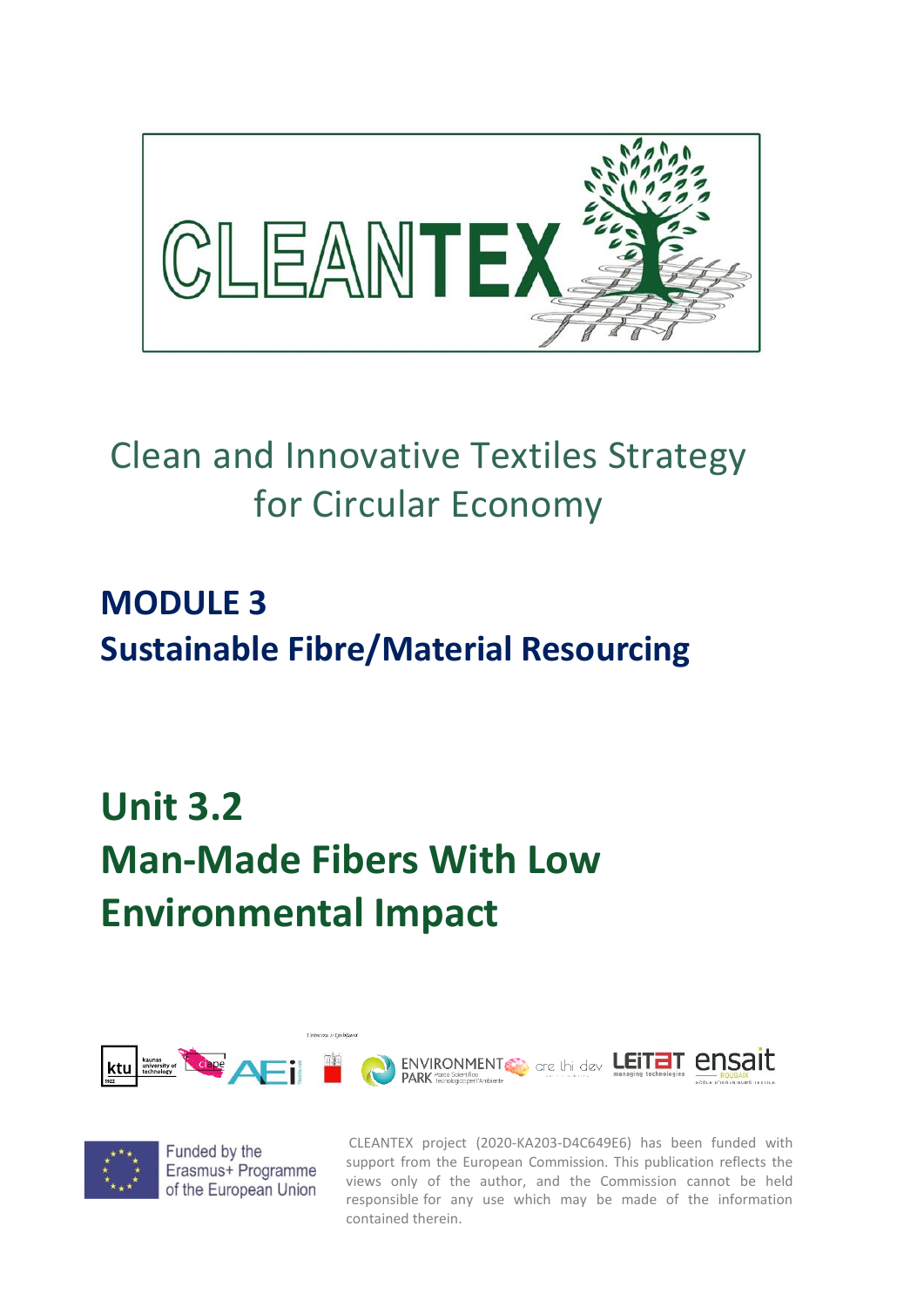### 3.2.1 Introduction

In the *Module 2.3. Man-made fibers with low environmental impact* we are going to discover the main characteristics, properties and uses of the most well-known man-made fibres that have a low environmental impact.

The content of this module is divided in two different topics:

- Natural polymer-based fibres and,
- Synthetic polymer-based fibres

Textile fibres can be organized regarding its chemical structure, source, utility, etc. The most extended classification is the one obtained when separating the fibres by its source, dividing them into two main types: natural fibres and man-made fibres.

Depending on their origin, natural fibres can be subdivided in other groups, and the same happens with man-made fibres, which can be organic or inorganic depending on their chemical structure. Organic polymers are distinguished from inorganic polymers because of presence of carbon atom in the main chain.

In this module we are focusing on the man-made organic fibres. These include:

- Man-made organic fibres coming from a natural polymer.
- Man-made organic fibres coming from a synthetic polymer.

Polymer is a material constructed of smaller molecules of the same substance that form larger molecules. The polymers are any of numerous natural and synthetic compounds of usually high molecular weight and consisting of up to millions of repeated linked units, each a relatively light and simple molecule.

Natural organic polymers include polysaccharides or polycarbohydrates such as starch and cellulose, lignin, and proteins. Synthetic organic polymers include polyethylene, polypropylene, polyamides, polyesters and polyurethanes, among others.

## 3.2.1 Natural polymer-based fibres

The use of organic chemical fibres from natural polymers is considered a valuable eco-design strategy because it allows to incorporate a high percentage of recycled fibre (post-consumer, for example) into a new yarn with better physical properties than a mechanically transformed recycled yarn. In addition, the process allows the use of a wide range of materials, some of which are considered waste, that is, if they were not used, they would go to landfill.

However, from an environmental point of view, it is always important to take into account the production process, since it usually involves the use of chemical products, which could compromise the fibre's environmental footprint. In any case, advances in the field are proposing new solutions to the problems by changing the processes (turning them into a closed-loop ones), the chemicals (using ones less harmful for its users and the environment) and raw materials (coming from certified sources or being recycled).

#### **CHITOSAN**

Chitosan fibres are made from chitin, which is extracted from shrimp or crab shells, a waste of the food industry. Some of the most important characteristics/properties of chitosan are:

- It is a safe material since it comes from nature and, more specifically, from food.
- Biocompatible, not toxic or allergenic.
- Biodegradable.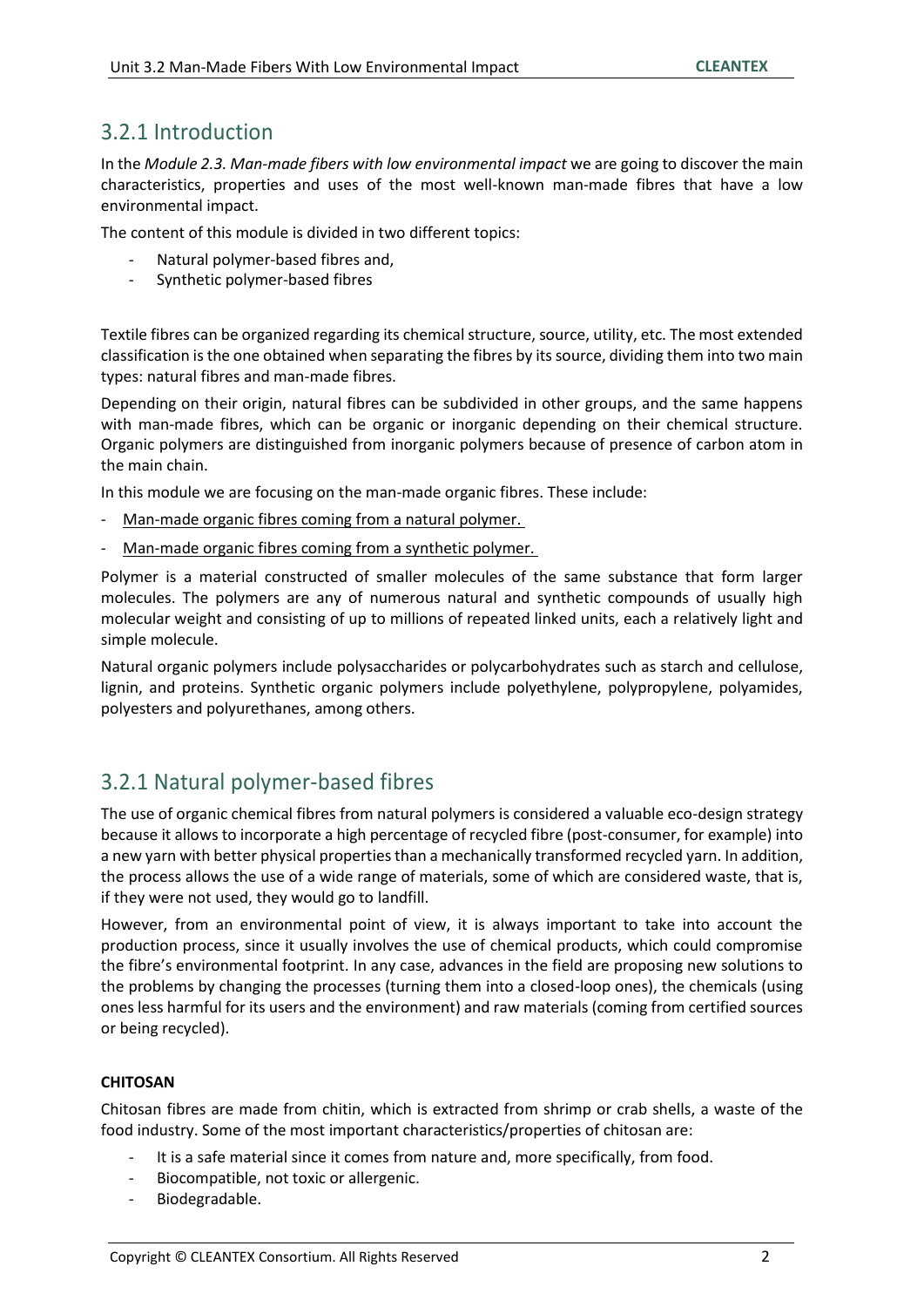- Promote healing by acting on the immune system and accelerating the regeneration of epidermal tissue.
- Improves body immunization against possible diseases.
- Anti-fungal and anti-mite properties.
- Provides softness and comfort to garments.

In spite of these good properties, its low-performance manufacturing process makes the fibre expensive, and in addition its mechanical properties are low. In order to use it in yarns, it must be blended with other raw materials such as viscose.

Due to their characteristics, the main applications for chitosan are for underwear (also specially in medical cases), toiletries and fabrics for decoration such as pillows or towels(because of its anti-fungal properties) and also in general clothing due to the softness and comfort the fibre can give. Sports is one of the areas that chitosan is useful as well, again due to its anti-fungal and anti-bacterial properties.

#### **PLA**

Next fibre we are going to speak about is polylactic acid.

Polylactic acid fibre (also known as PLA) is made from lactic acid obtained by fermenting corn-starch (dextrose). As it is not obtained from a by-product but from a food source, the use of this fibre causes some controversy.

Although compostable, polylactic acid is quite durable in most applications. In fact, PLA does not readily degrade unless it is exposed to high humidity and elevated temperatures ( $\geq 60^{\circ}$ C) which results in rapid decomposition of the fibre. Thus, for most applications, its durability is acceptable or good.

Those fibres offer a comfort and an insulation comparable to the natural fibres and an easy care just like synthetic fibres. They can be mixed with wool, cotton, or viscose, both in knit and in openwork.

Some of the advantages they can offer are:

- Low humidity absorption
- Low flammability
- Low resistance to abrasion
- Biodegradability
- Resistance against ultraviolet radiation
- **Toughness**
- Prevention of bacterial colonies formation
- Similar touch to cotton

PLA is fully biodegradable and biocompatible, which makes this fibre attractive for medical applications like wound dressing. The fibre is also useful as an eco- and people-friendly alternative to existing textile fibres for industrial and consumer apparel applications such as outdoor furniture, automotive interior fabrics, activewear, shoe linings, and disposable products like diapers and wipes, either at 100% or in blends with natural fibres such as cotton.

#### **ALGINATE**

Alginate (ALG) is a natural polymer organic chemical fibre obtained from alginic acid metal salts. It is obtained from some algae and is extracted from them by a specific treatment.

Alginate fibres are made from sodium alginate, which is a natural polymer extracted from brown seaweeds. Over the last two decades, alginate fibres have become well established in the wound management industry where their ion-exchange and gel-forming abilities are particularly useful for the treatment of exuding wounds. In order to deliver functional performances for advanced wound management products, many improvements have been made in recent years to enhance the absorption and gel-forming capabilities and the anti-microbial properties of alginate fibres. In addition, attempts have been made to use alginate fibres as a carrier to deliver zinc, silver and other active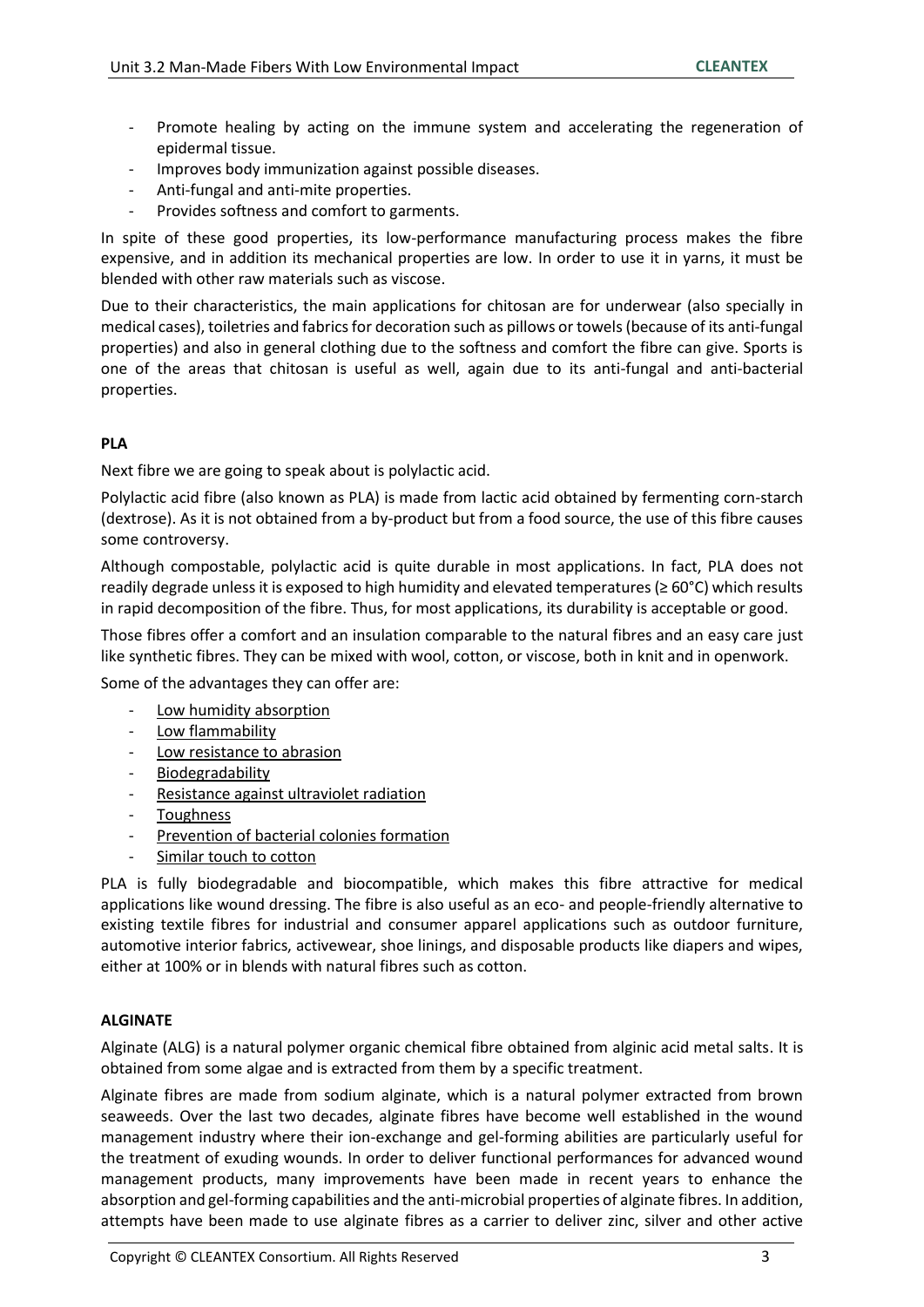ingredients that are beneficial to wound healing.

Alginate have the following properties:

- Biodegradable
- Absorption of up to 20 times its weight
- Good resistance to solvents
- Good phytosanitary properties
- Late ignition
- Low mechanical resistance

Alginate has found numerous applications in biomedical science and engineering due to its favourable properties, including biocompatibility and ease of gelation.

The main applications of this material for the manufacture are medical/hygiene products (due to the absorption capacity it has) but also decorative fabrics, underwear and socks.

#### **REGENERATED CELLULOSE FIBRES**

Cellulose fibres are fibres obtained, through a chemical process, from the polysaccharide known as cellulose, which at the same time can be obtained from the bark, wood or leaves of plants, or from other material that contains this molecular chain. With this process, we can also recycle cotton by chemically if we undo its structure and rebuild it.

There are different types of cellulosic-based fibres depending on the chemical process used to make them and also the source of cellulose. Each one has different characteristics, specifically regarding its environmental performance.

Regenerated cellulose fibres have a lower environmental impact since the products made with them can be made using recycled fibres, and they are biodegradable because their cellulosic nature. Although the processes for obtaining them are different, some are more respectful towards the environment than others.

In general, items made from regenerated cellulose are comfortable thanks to their ability to absorb moisture, which is superior to that of cotton or silk.

There are some fibres in this group that they are quite similar, let's differentiate them:

- **Rayon** is a regenerated cellulose fibre, usually derived from wood pulp. Rayon is usually made from eucalyptus, but any plant (such as bamboo, soybean, cotton, etc.) can be used. Viscose, modal, lyocell and bamboo are different types of rayon.
- **Viscose** uses regenerated cellulose polymer obtained by the viscous process from wood and vegetable fibres. Its process uses a large amount of chemicals, which are very harmful to the environment when released into effluents. However, we can find few sustainable options available in the market that are worth mentioning such as ENKA®, Eastman Naia ™, ECOVERO ™.
- **Modal** production process uses beech trees with a process similar to that of viscose. Lenzing sells modal under the name Lenzing Modal® and only uses trees from sustainably exploited forests (PEFC-certified) and uses an environmentally friendly bleaching method. However, modal is produced by many other manufacturers that do not necessarily use sustainable processes.
- **Lyocell** is a much more environmentally friendly rayon manufacturing process than its modal and viscose relatives. Lyocell is manufactured in a close circuit loop system that recycles almost all the chemicals used. "Lyocell" is the generic name for the manufacturing process and fibre. Tencel® is the brand of lyocell marketed by Lenzing AG. Tencel® is made from eucalyptus from PEFC-certified forests. Eucalyptus grows quickly without the use of pesticides, fertilizers or irrigation.
- **Cupro** is an artificial cellulose fibre made from linen cotton (or cotton waste). To have the yarn ready for weaving, the extracted cellulose is soaked in a bath of a chemical solution called "cupramonium". The whole process is performed in a closed loop circuit.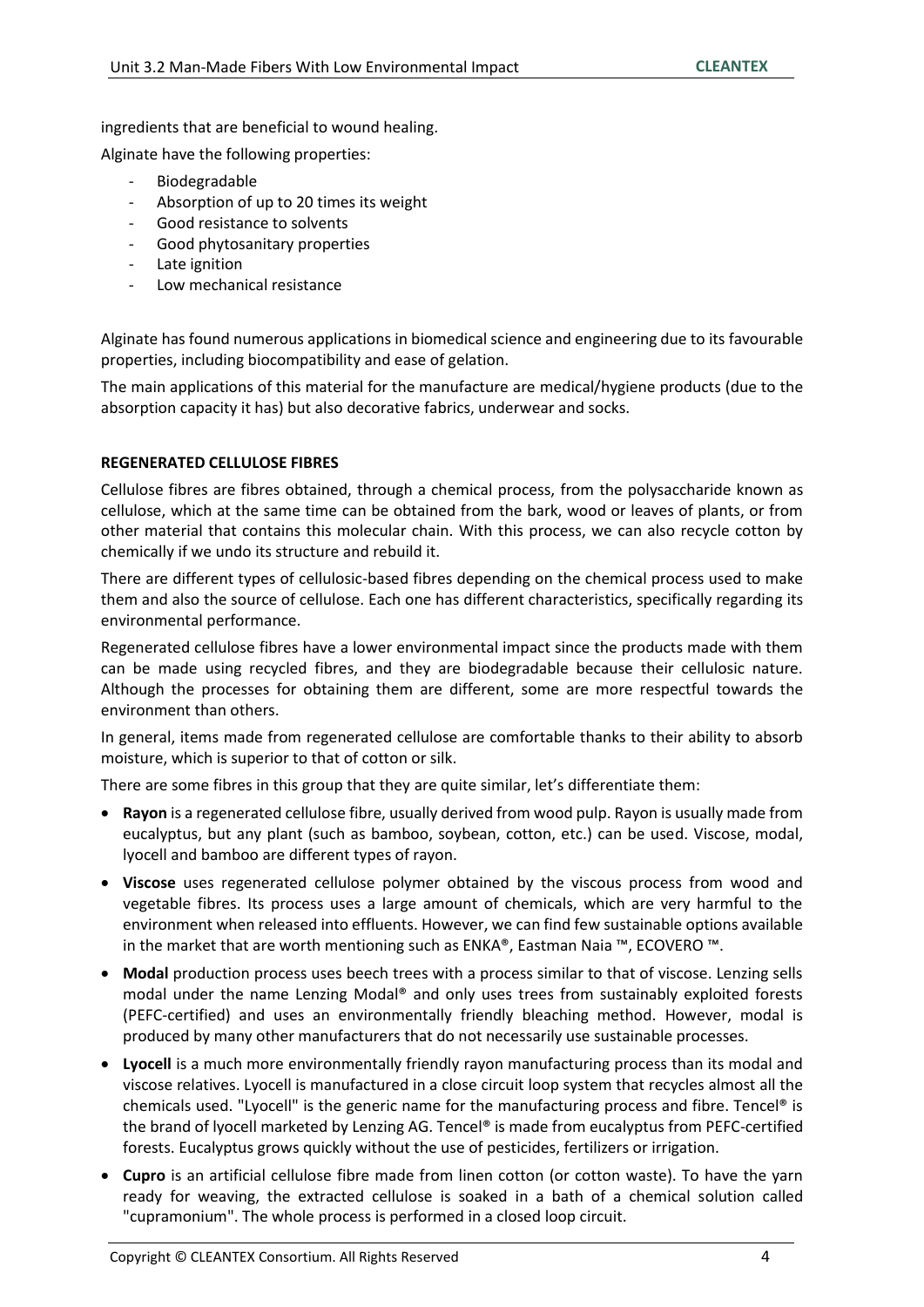Cellulose fibres are cheap to produce and is a versatile fabric used for clothing items such as blouses, dresses, and jackets, and around the home in carpets and upholstery.

#### **MILK FIBRES**

2 million tons of milk are disposed of around the world in a year. Milk protein fibre is manufactured from this waste through a bioengineering technique.

Milk fiber was invented in the 1930's in Italy. It was manufactured from milk casein to compete with wool.

Casein is obtained by the acid treatment of skimmed milk. The casein coagulates as a curd which is washed and dried, and then ground to a fine powder. Casein is dissolved in caustic soda solution. The solution is allowed to ripen until it reaches a suitable viscosity, and is then filtered and deaerated.

Milk fibre is made from 100% renewable resources and thanks to an eco-efficient production technology, it presents significant advantages:

- Biodegradable fibre.
- Antibacterial fibre and ideal for people who suffer from textile allergies.
- Fabrics made from milk fibre provide high wearing comfort and a silky feel.
- Milk fibre resembles wool in having a soft warm handle.

The production process allows the obtention of 1kg of fibre each 5 minutes and has a high level of water saving (2l for 1kg of fabric) compared to cotton production (20,000l for 1kg). this process does not have significant or pollutant wastes.

The uses of milk fibres go from clothing to towels or bed sheets.

#### **SOY FIBRES**

Soy fibres are made by a distilling soy protein and refining it. Then, an auxiliary agent and biological enzymes are added making the spatial structure of the protein change. Polymers are then added to the liquid mixture and temperature is applied. The threads are extracted by wet spinning technology.

Main properties of SP are:

- Biodegradability
- Can be dyed using acid and reactive dyes (especially the last ones, can give it a very good and bright colour)
- Good results to perspiration and light fastness
- Good hygienic and functional properties, has good affinity with the skin of the human body. It has the same ability to absorb moisture as cotton, which gives it a high level of comfort.
- It has the same ability to absorb moisture as cotton, which gives it a high level of comfort.
- It does not shrink.

The main applications for soy fibres are for home textiles, children's clothing, underwear and outerwear, and sportswear.

#### **ELASTOMERIC YARN**

Elastomeric fibres are those ones that are able to elongate themselves up until 400% and recover its original aspect rapidly and repeatedly. The most well-known brand of elastomeric yarn is Lycra (from the company Invista), a long chain polyurethane.

Rubber can be transformed into an elastomeric fiber. Rubber natural fibers are produced from the salvia extracted from a tree called *Hevea brasiliensis* and the rubber is produced after its coagulation.

The logical application for these fibres is in fabrics where a high elasticity grade is needed, such as sport clothes or lingerie.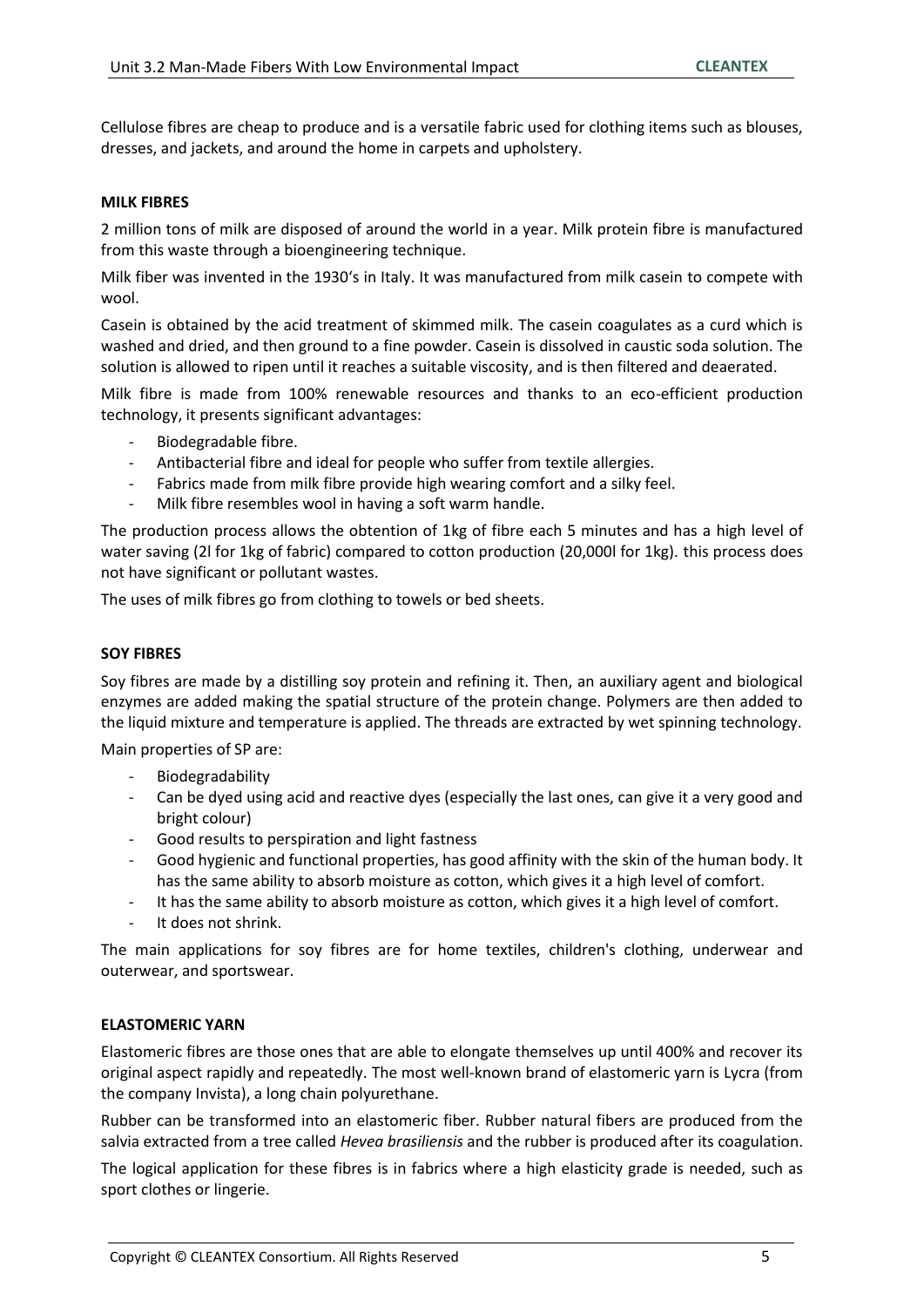## 3.2.1 Synthetic polymer-based fibres

The use of recycled polymers reduces the dependence on fossil raw materials. We are going to give you some information about recycled polyester and polyamide.

#### **RECYCLED POLYESTER**

Recycled polyester, also known as rPET, is made by melting down existing plastic (PET) and spinning it back into new polyester fibre. While much attention is paid to rPET made from consumer-discarded plastic bottles and packaging, it can also be made from post-industrial materials.

Some points in favour to use recycled polyester can be:

- Recycled polyester gives a second life to a material that is not biodegradable and would otherwise end up in a landfill or ocean.
- Its manufacture requires fewer resources: recycled polyester is almost the same as virgin polyester in terms of quality, but its production requires 59 percent less energy compared to virgin polyester.

Negative or to be improved aspects:

- Many garments are not made only from polyester, but from a mixture of polyester and other materials. In that case, it is more difficult, if not impossible, to recycle them.
- The PET recycling process also affects the environment as the chips generated by mechanical recycling can have different colours. In these cases, it is necessary to use chlorine-based bleaches to obtain a subsequent uniform dyeing and this may require a high use of water, energy, and chemical products.
- rPET produces microplastics as well as other synthetic fibres do.

Recycled polyester can be used in the same items as polyester does.

#### **RECYCLED POLYAMIDE**

The case for recycled polyamide is quite similar to what we have explained about polyester.

The raw material source for recycled polyamide (PA) uses to be old fishing nets and carpets, as well as waste from the manufacturing industry. Some companies have patented a recycling process that transforms post-industrial technical textiles, like airbags, into premium plastics. This technology offers new products that are more ecological and with similar performance to those made of PA.

**T**he uses of recycled polyamide can be assimilated to those of non-recycled polyamide.